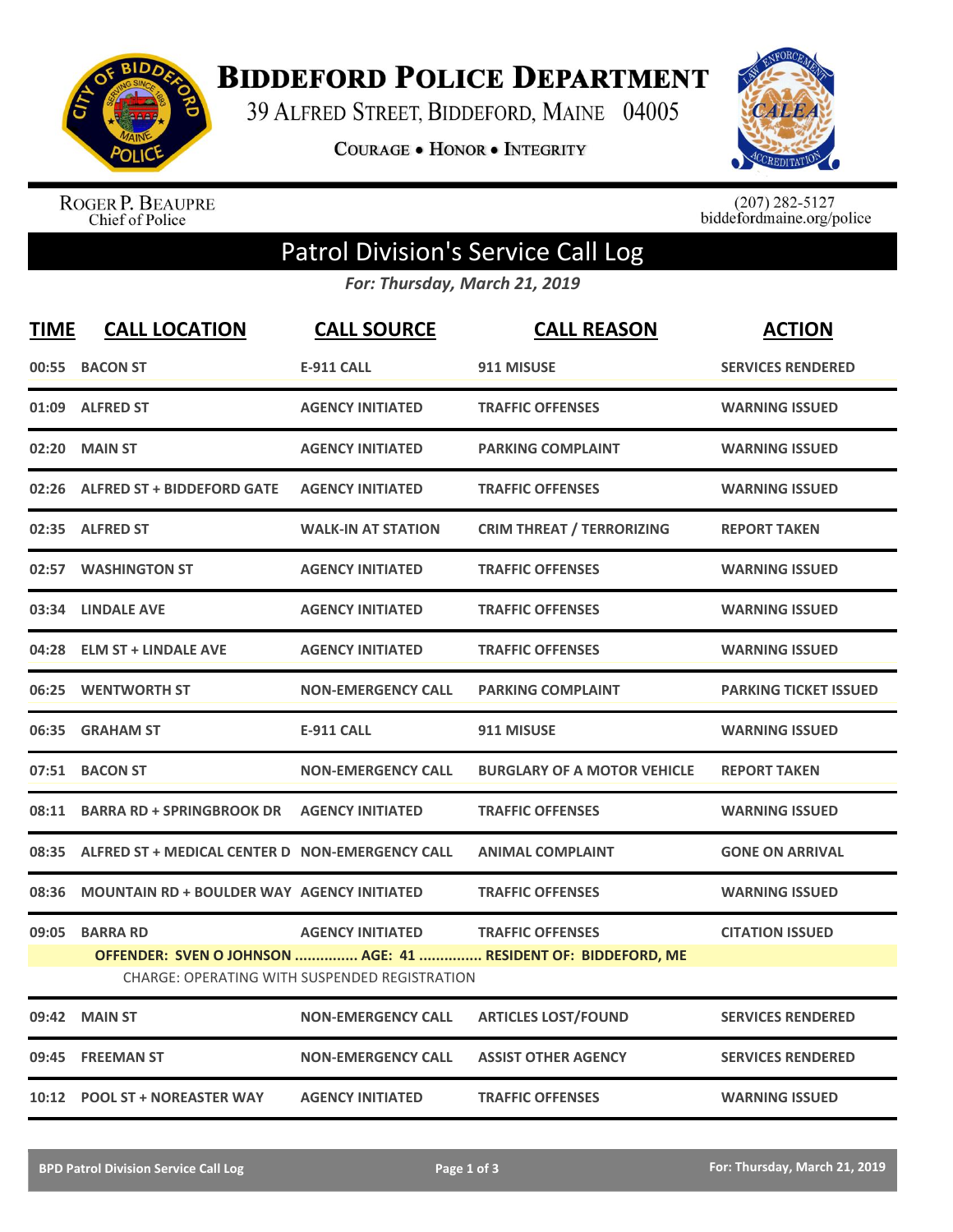| <b>TIME</b> | <b>CALL LOCATION</b>                              | <b>CALL SOURCE</b>        | <b>CALL REASON</b>                                                                                                  | <b>ACTION</b>                |
|-------------|---------------------------------------------------|---------------------------|---------------------------------------------------------------------------------------------------------------------|------------------------------|
|             | 10:17 ELM ST                                      | <b>AGENCY INITIATED</b>   | <b>SUSPICION</b>                                                                                                    | <b>SERVICES RENDERED</b>     |
|             | 10:36 POOL ST                                     | <b>NON-EMERGENCY CALL</b> | <b>ALL OTHER</b>                                                                                                    | <b>SERVICES RENDERED</b>     |
| 10:46       | <b>GRANITE ST</b>                                 | <b>NON-EMERGENCY CALL</b> | <b>ANIMAL COMPLAINT</b>                                                                                             | <b>SERVICES RENDERED</b>     |
|             | 10:52 BIRCH ST                                    | <b>NON-EMERGENCY CALL</b> | <b>CRIM THREAT / TERRORIZING</b>                                                                                    | <b>NO ACTION REQUIRED</b>    |
| 12:01       | <b>MAIN ST + FOSS ST</b><br>CHARGE: OUI (ALCOHOL) | <b>E-911 CALL</b>         | <b>OPERATING UNDER INFLUENCE</b><br>OFFENDER: PATRICIA LOUISE BEAULIEU  AGE: 67  RESIDENT OF: OLD ORCHARD BEACH, ME | <b>ARREST(S) MADE</b>        |
| 12:24       | <b>MAPLEWOOD AVE</b>                              | <b>NON-EMERGENCY CALL</b> | <b>WARRANT ARREST</b>                                                                                               | <b>SERVICES RENDERED</b>     |
|             | 12:44 LESTER B ORCUTT BLVD                        | <b>E-911 CALL</b>         | <b>ANIMAL COMPLAINT</b>                                                                                             | <b>REFERRED OTHER AGENCY</b> |
|             | 13:01 ALFRED ST<br><b>CHARGE: WARRANT ARREST</b>  | <b>WALK-IN AT STATION</b> | <b>WARRANT ARREST</b><br>OFFENDER: JULIANNE LYNN STEWART  AGE: 19  RESIDENT OF: BIDDEFORD, ME                       | <b>ARREST(S) MADE</b>        |
| 13:43       | <b>MAIN ST</b>                                    | <b>NON-EMERGENCY CALL</b> | <b>HARASSMENT</b>                                                                                                   | <b>SERVICES RENDERED</b>     |
| 14:15       | <b>KING ST</b>                                    | <b>WALK-IN AT STATION</b> | <b>CIVIL COMPLAINT</b>                                                                                              | <b>REPORT TAKEN</b>          |
| 14:25       | <b>ALFRED ST + UNION ST</b>                       | <b>NON-EMERGENCY CALL</b> | <b>PASS STOPPED SCHOOL BUS</b>                                                                                      | <b>SERVICES RENDERED</b>     |
|             | <b>14:30 LUNT ST</b>                              | <b>E-911 CALL</b>         | <b>DISTURBANCE / NOISE</b>                                                                                          | <b>NEGATIVE CONTACT</b>      |
|             | 16:14 ALFRED ST                                   | <b>WALK-IN AT STATION</b> | <b>PAPERWORK</b>                                                                                                    | <b>SERVICES RENDERED</b>     |
|             | 16:17 ALFRED ST + JEFFERSON ST                    | <b>NON-EMERGENCY CALL</b> | <b>DISABLED VEHICLE</b>                                                                                             | <b>SERVICES RENDERED</b>     |
|             | 16:21 ALFRED ST                                   | <b>WALK-IN AT STATION</b> | <b>PROPERTY RELEASE</b>                                                                                             | <b>SERVICES RENDERED</b>     |
|             | 16:31 POOL ST + KEELY WAY                         | <b>AGENCY INITIATED</b>   | <b>TRAFFIC OFFENSES</b>                                                                                             | <b>WARNING ISSUED</b>        |
|             | 16:42 ALFRED ST                                   | <b>WALK-IN AT STATION</b> | <b>PAPERWORK</b>                                                                                                    | <b>SERVICES RENDERED</b>     |
|             | 16:43 HARVARD ST                                  | <b>WALK-IN AT STATION</b> | <b>ASSIST PD AGENCY</b>                                                                                             | <b>SERVICES RENDERED</b>     |
|             | 16:50 ALFRED ST                                   | <b>AGENCY INITIATED</b>   | <b>ALL OTHER</b>                                                                                                    | <b>SERVICES RENDERED</b>     |
|             | 16:53 ALFRED ST                                   | <b>AGENCY INITIATED</b>   | <b>PARKING COMPLAINT</b>                                                                                            | <b>SERVICES RENDERED</b>     |
|             | 16:53 CLEAVES ST                                  | <b>NON-EMERGENCY CALL</b> | <b>SUSPICION</b>                                                                                                    | <b>NO VIOLATION</b>          |
|             | 17:03 GRAHAM ST                                   | <b>AGENCY INITIATED</b>   | <b>TRAFFIC OFFENSES</b>                                                                                             | <b>WARNING ISSUED</b>        |
|             | <b>17:16 MAIN ST</b>                              | <b>AGENCY INITIATED</b>   | <b>TRAFFIC OFFENSES</b>                                                                                             | <b>NO ACTION REQUIRED</b>    |
|             | 17:35 MAY ST                                      | <b>AGENCY INITIATED</b>   | <b>TRAFFIC OFFENSES</b>                                                                                             | <b>WARNING ISSUED</b>        |